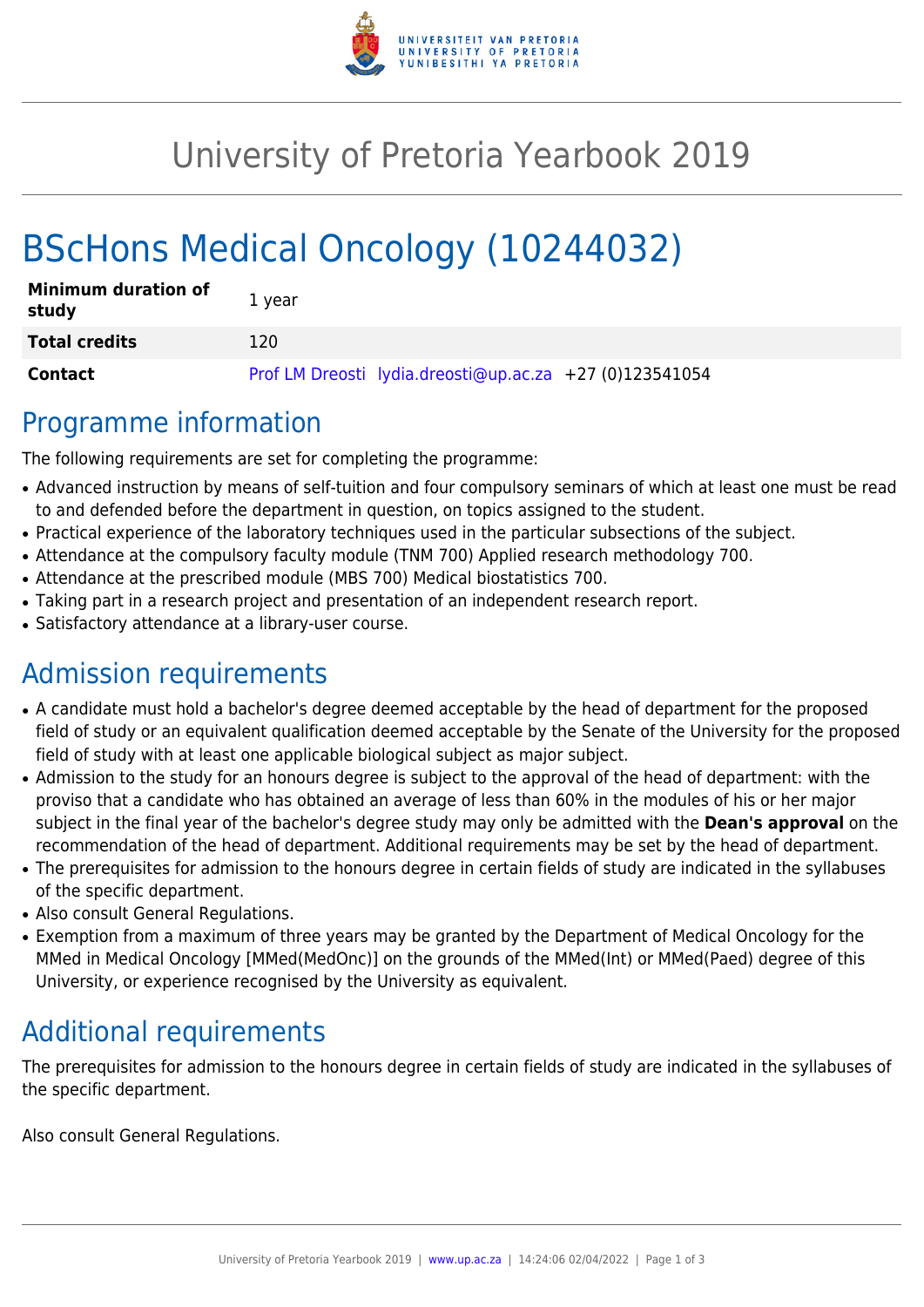

# Examinations and pass requirements

- i. The examination at the end of the programme will consist of two written papers of three hours each as well as an oral examination of 30 minutes.
- ii. For the field of specialisation Medical Physics, one examination of three hours is required in each of the theoretical modules. The mark awarded to the practical work will also be taken into account when the final mark is calculated.
- iii. The maximum period for completion of the honours degree, is two years in the case of full-time students and three years in the case of part-time students. In exceptional circumstances, a student may apply, in writing, to the head of department for an extension of the period of study.
- iv. To comply with the pass requirements for the degree, a student must obtain a final mark of at least 50% in each division as indicated, as well as a pass mark of at least 50% for the essay/work assignment (if applicable). The stipulations regarding pass requirements for dissertations in the General Regulations apply mutatis mutandis to essays.

## Pass with distinction

The degree is conferred with distinction on a student who has obtained an average of at least 75% in the examination (written, oral, practical, etc).